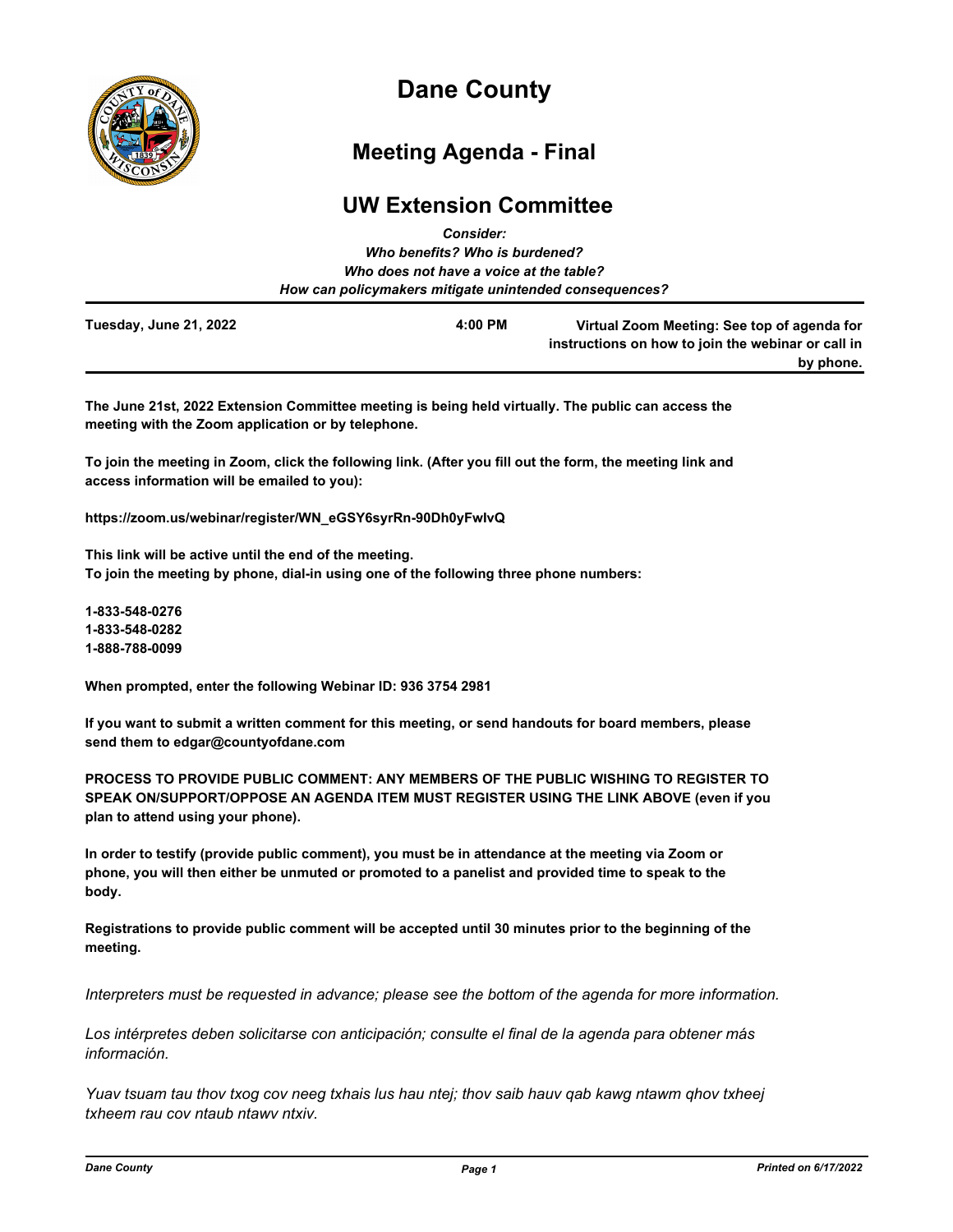#### **A. Call To Order**

- *Welcome Supervisor Engelberger to the Extension Committee*
- *Introduce Alison Pfau, new Regional Dairy Educator*

#### **B. Public Comment on Items not on the Agenda**

#### **C. Consideration of Minutes**

[2022 MIN-125](http://dane.legistar.com/gateway.aspx?m=l&id=/matter.aspx?key=23111) UW EXTENSION COMMITTEE MINUTES 10.MAY.2022

*Attachments:* [2022 MIN-125](http://dane.legistar.com/gateway.aspx?M=F&ID=a5a215e8-5263-45de-9330-d77ec24dcf71.pdf)

[2022 MIN-124](http://dane.legistar.com/gateway.aspx?m=l&id=/matter.aspx?key=23110) UW EXTENSION COMMITTEE MINUTES 015.JUNE.2022

*Attachments:* [2022 MIN-124](http://dane.legistar.com/gateway.aspx?M=F&ID=5b06c57d-5d45-47b3-a6b4-c4f16d48626b.pdf)

#### **D. Presentations**

*• Youth in Governance Program Update – Gabby Balza*

#### **E. Reports**

*• Director Report – Carrie Edgar*

#### **F. Announcements**

- *Next meeting July 19 at 4 pm via Zoom*
- **G. Such Other Business as Allowed by Law**

#### **H. Adjourn**